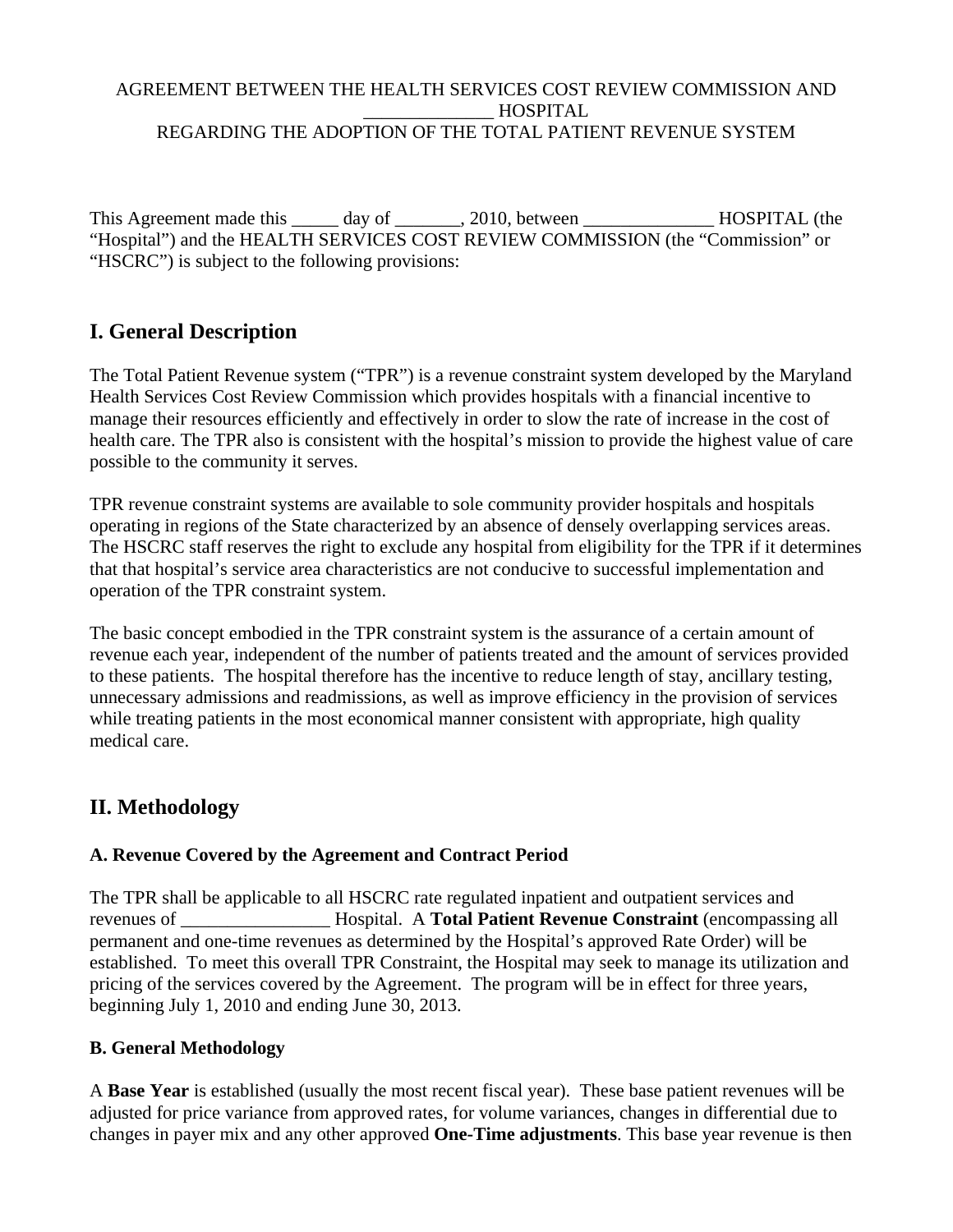adjusted for any special transitional revenue provision to facilitate conversion of the hospital from an 85% variable cost system to a 100% fixed cost system (as is applicable under the TPR constraint system).<sup>1</sup> This provision is described in subsection C. In year three of this agreement, the hospital is also eligible for a population adjustment to its overall TPR constraint. The hospital then must provide appropriate and necessary hospital services to its patient population and operate within the TPR constraint afforded it by the HSCRC for all years this agreement remains in effect.

### **C. Special Provisions for Transitioning to the TPR Methodology**

In addition to the compliance and adjustment provisions noted above and detailed in section III below, the Hospital will receive a pre-determined Transitional Revenue Provision as a proxy for the hospital's service area population change and community service requirements in years one and two of this agreement. This adjustment will be based upon the average ungoverned case mix growth for the previous three rate years, plus 100% of the average volume growth for the previous three rate years. A "rate year" begins on July 1 and concludes on June 30 of the following year. A proportion of this transitional adjustment will be applied to the Hospital's permanent revenue base rate years 2011 and 2012. For rate year 2013, the hospital will receive the agreed-upon provision to adjust for the impacts of population growth on service demands at the hospital.

# **III. Computation and Application of the TPR**

## **A. Compliance Monitoring Under the TPR**

One of the goals of the TPR is to reduce the burden of regulation on hospitals. Thus, the unit rate compliance corridors generally applied to hospitals will be relaxed. The Hospital will be free to charge at a level up to 5% above the approved individual unit rates without penalty. This limit can be extended to 10% for all rate centers at the discretion of the Commission staff upon presentation of evidence by the Hospital that it would otherwise not achieve the approved total revenue for the year. Similarly, there will also be a 5% corridor on undercharging. This corridor may also be expanded to 10% for all revenue centers if the Hospital can substantiate that its revenue constraint will be exceeded without this flexibility.

## **B. Calculation of TPR Revenue Constraint**

In future years, the Hospital will be subject to rate adjustments necessary to bring it in compliance with the approved TPR Revenue Constraint (a **Cap Adjustment**). If the gross revenue charged by the Hospital exceeds the approved revenue, the difference between the gross revenue charged and the approved revenue will be subtracted from the revenue that would otherwise have been approved for the Hospital for the subsequent year. Conversely, if the gross revenue charged is less than the approved revenue, the difference will be added to the revenue for the subsequent year, except that undercharges below the corridor specified in subparagraph A above will not be so included.

## **C. Annual Adjustments**

 $\overline{a}$ 

The following adjustments to the approved combined total revenue shall be made to arrive at the approved combined total revenue for the subsequent year:

<sup>&</sup>lt;sup>1</sup> This Transitional Revenue Provision is only applicable for hospitals newly converting from the Commissions Charge per Case 85% variable system to the TPR.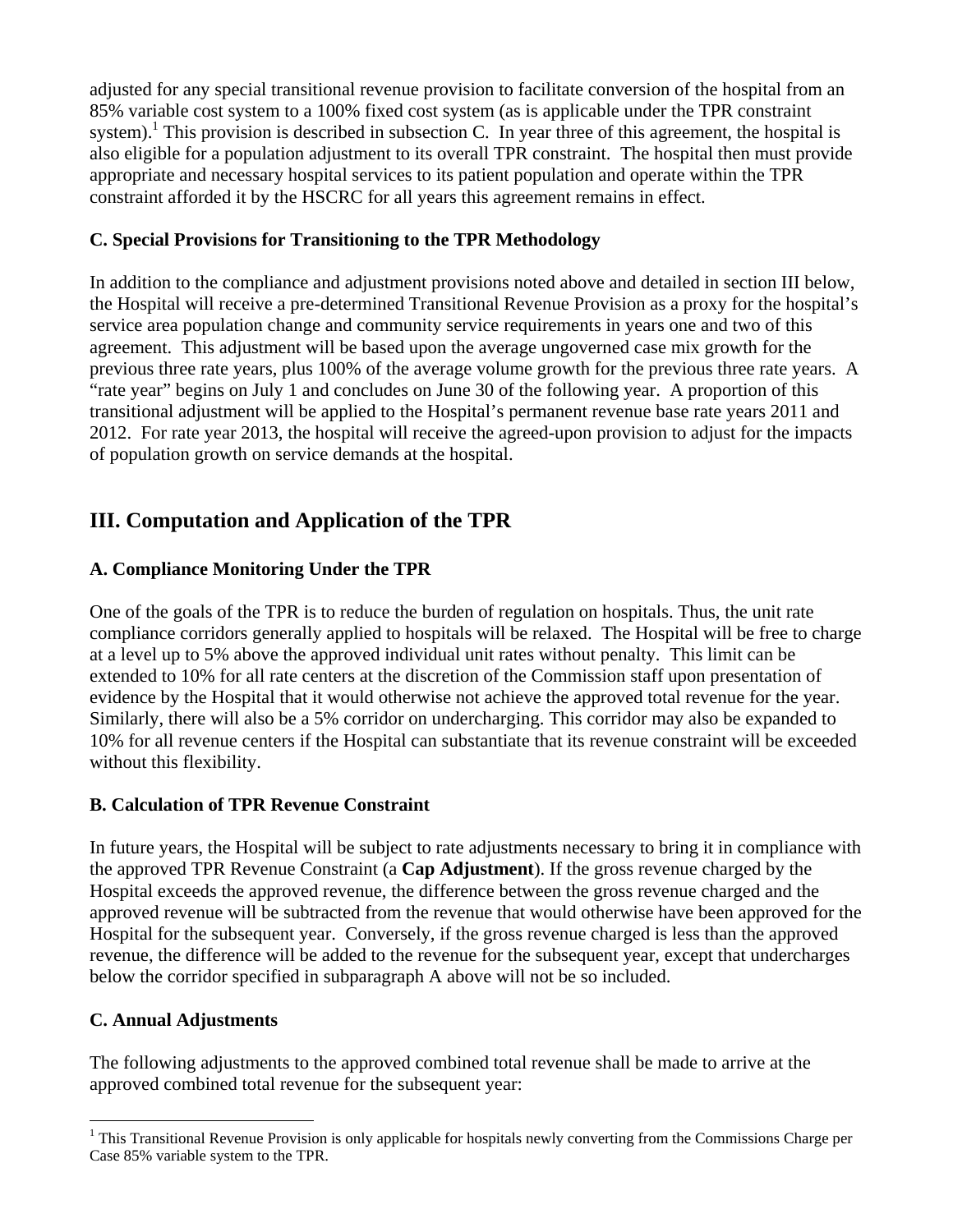1. Adjustment for the annual update factor approved by the Commission<sup>2</sup>;

2. Adjustment for population changes, the scope and data source(s) defined in Appendix A of this agreement. The adjustment for population growth, as defined in Appendix A, shall be limited to 25% of the change in population or 1%, whichever is less;

3. Reversal of any previous retroactive adjustments;

4. Differential readjustment due to changes in mix of payers or changes in approved differential amounts and bad debt;

5. Any required Cap Adjustment as specified in subparagraph B above.

It is anticipated by the HSCRC and the Hospital that the TPR will be in place for at least three years in order to provide a stable planning environment for the Hospital.

### **D. Exclusions and other Modifications**

 $\overline{a}$ 

*Prior Year Outlier Cases:* The Hospital's approved TPR Constraint will be inclusive of any case outlier payments as previously defined and applied to the Hospital's Base Year revenue.

*Exemption from any application of a State-wide Readmissions Policy*: Because this agreement represents an aggressive attempt to reduce readmissions, the terms of this agreement will supersede any State-wide policy to reduce readmissions such as the planned mandatory State-wide implementation of the HSCRC's **Maryland Hospital Preventable Readmissions ("MHPR") initiative**.

*Exemption from "negative scaling" related to the HSCRC's ROC*: If the Hospital operates successfully under this TPR constraint, the Hospital's ROC position may be expected to erode as it reduces the number of unnecessary inpatient cases it treats and instead care for these patients on a more coordinated way through improved communication and more effective use of ambulatory services. Because this agreement substantially alters the measurements upon which hospitals are compared for relative efficiency within the State (the HSCRC's Reasonableness of Charges analysis or ROC), the Hospital will be exempt from all negative scaling on the ROC.

# **IV. TPR Evaluation, Monitoring, Modification and Cancelation Provisions**

## **A. Necessary Monitoring of TPR Operation and Performance**

Significant increases or decreases in the Hospital's Market Share of patients (receiving regulated hospital services) in its **Primary and Secondary Service Areas** can have materially positive or negative impacts on the efficacy of this Agreement (the Hospital's Primary and Secondary Service Areas are defined by ZIP code and presented in Appendix B to this Agreement). The HSCRC will monitor the Hospital's market share overtime by analyzing and identifying and shifts in the Hospital's patient volume from its base year Primary and Secondary service areas. Significant changes in the Hospital's market share may be the basis for a renegotiation of the Hospital's TPR constraint as

 $2$  Update factor is inclusive of quality scaling for the Commission's Quality-Based Reimbursement and Maryland Hospital Acquired Conditions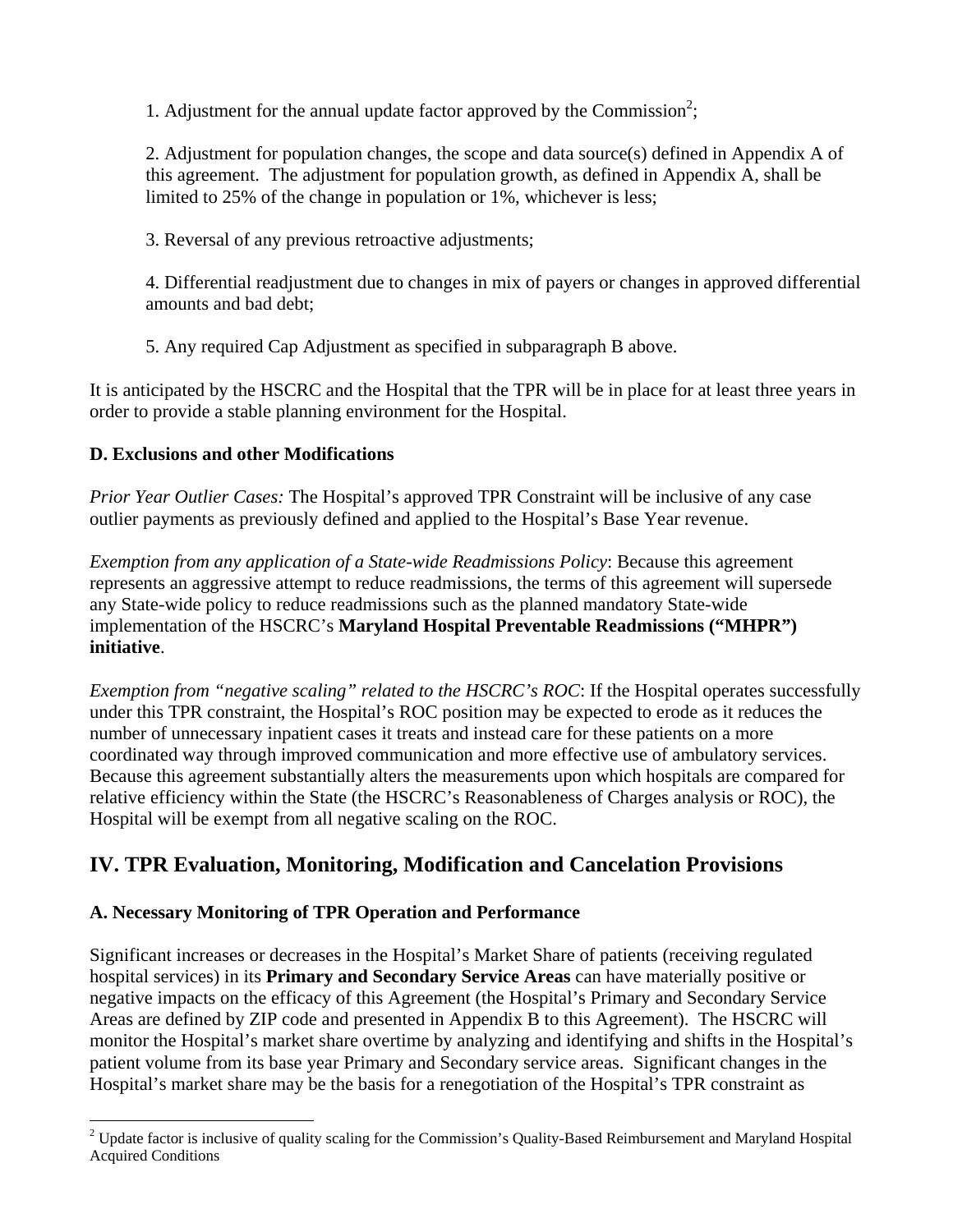described in subsection D below.

Similarly, significant changes in the care delivery system in the Hospital's Primary and Secondary Service Areas can also positively or negatively influence the appropriateness of the Hospital's current TPR constraint. The Hospital thereby agrees to declare and describe any financial interest (or ownership) it has in non-hospital services provided within the Hospital's Primary and Secondary Service Areas, as of the effective date of this Agreement, in Appendix C. The Hospital must also inform the HSCRC of any significant future acquisitions or divestitures of non-hospital health services.<sup>3</sup> The HSCRC may request data on the utilization of these services historically and over time to ensure that compliance with the TPR Constraint is achieved by better utilization management of existing regulated services and not through a shifting of services from the regulated to the unregulated sectors.

Hospital agrees to notify the HSCRC staff in advance or notify the HSCRC staff of any other significant changes to the care delivery system in its primary and secondary service area as a result of changes initiated by the Hospital, its affiliated providers or by other care groups not related to the hospital within 30 days of becoming aware of said developments.

Staff will also monitor the Hospital's performance on the HSCRC's core Quality of care metrics (The Hospital's overall ranking and year-to-year changes in **Quality-Based Reimbursement**, Maryland Hospital Acquired Conditions, Rates of Preventable Readmissions and a review of the Hospital's riskadjusted Mortality.) It is expected that the Hospital will, at a minimum, maintain its relative performance ranking on the HSCRC Quality-Based Reimbursement and Maryland Hospital Acquired Conditions rankings during the course of this three year agreement.

### **B. Evaluation of the Effectiveness of the TPR**

 $\overline{a}$ 

As described earlier in this Agreement, the primary goal of the TPR system is to provide a Hospital with strong incentives to treat its community of patients in the most efficient and clinically effective way, resulting in an improvement in the value of care provided.

After the first year of operation (and in subsequent years) of the TPR agreement, the HSCRC staff may perform an evaluation of the success of the TPR program and report back to the Commission. Success will be evaluated in the context of how well the pilot contributed to the goal of improving the overall value of care provided at the hospital (lower cost and better clinical effectiveness/quality). Particular focus will be applied to an analysis of utilization trends pre-and post-TPR implementation and evaluation of per capita hospital and total health care costs of the Hospital's Primary and Secondary Service areas. This evaluation will also summarize the performance of the Hospital on the Commission's quality of care metrics described in subsection A and any additional quality of care measurement standards developed by the HSCRC in future years.

#### **C. Possible Modifications to Allow for Better Alignment of Incentives**

Under healthcare reform, a number of approaches have been mentioned to contain healthcare costs. For example, bundling services under a single payment have been identified prominently as one method for aligning incentives for the efficient delivery of healthcare services. The methodology outlined within this document is a first step in bundling by providing a single payment for an episode of care, regardless of additional readmissions that occur after the initial admission into a hospital. Because healthcare reform

 $3$  This would include the purchase or divestiture of physician practices, joint-venture arrangements with other providers to establish unregulated services that duplicate or could substitute for regulated services currently provided by the hospital (such as, but not limited to, unregulated clinic, urgent care, or ambulatory surgery services), or other non-hospital services.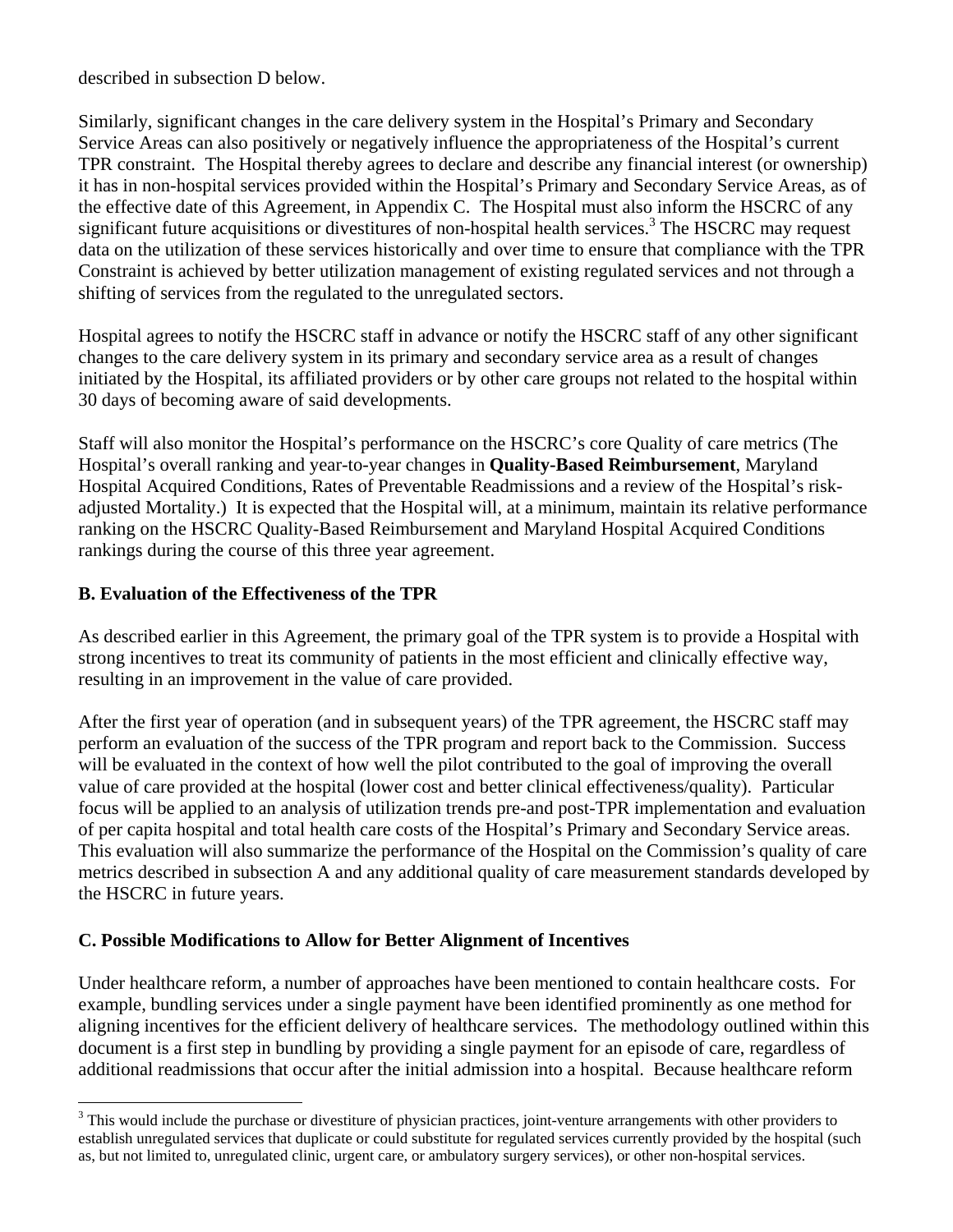efforts are progressing rapidly, the parties to this agreement may mutually agree to modify its terms to expand the services included within the methodology as these changes are allowed by law and/or regulation. Potential changes include the potential for gain-sharing with physicians and the potential extension of the TPR constraint to cover non-hospital services.

## **D. Provisions Governing Other Potential Modifications**

A request to initiate a reevaluation of the revenue cap by the Hospital shall be submitted in writing to Commission staff accompanied by supporting documentation. Similarly, the HSCRC has the right to open discussions with the Hospital, regarding modifications to the TPR constraint based on its on-going review and monitoring of the Hospital's operation and service area market share. A decision to modify the revenue cap rests within the sound discretion of Commission staff, but with the caveat that the Hospital may terminate its participation in the TPR if it is unwilling to accept such a modification.

If the Hospital applies and receives approval to provide a new service to its population area, the Hospital may petition the Commission staff for an adjustment to its total revenue constraint if it can be demonstrated to the satisfaction of Commission Staff that provision of the new service cannot be managed within its existing revenue constraints. Such requests shall be evaluated by staff on a case-by-case basis. Likewise, modifications to the TPR constraint can be proposed by staff given other significant changes in the scope of regulated services provided by the Hospital.

As described above, the HSCRC staff will monitor the Hospital's market share of its Primary and Secondary Service Areas over time. If either party believes that change in market share and\or utilization is sufficient to justify reevaluation of the revenue cap, that party has the right to initiate such a reevaluation and potential modification to the hospitals TPR constraint.

## **E. Cancellation/Renegotiation**

This contract may also be cancelled by the Hospital at the end of the three year term of this Agreement by giving the Commission 60 days written notice of intent to cancel with or without cause. The Commission reserves the right to cancel this Agreement, with cause, at any time.

# **V. Definition of Terms**

**Total Patient Revenue Constraint:** The total regulated revenue for the hospital for a given rate year, documented by the hospital's Order Nisi

**Base Period:** The year immediately prior to the hospital converting to a TPR Constraint

**Primary Service and Secondary Areas:** The ZIP codes that account for 75% and 25% of the patient volume treated by the Hospital.

**Price Compliance:** Relaxed unit rate compliance corridors of  $+/-5\%$  for all regulated revenue centers, which may be expanded to  $+/-10\%$  with approved justification, to facilitate managing to the TPR Constraint.

**Annual Update:** In year one and two of this agreement, the hospitals shall receive the agreed upon transitional revenue provision, the annual update factor, and any change in markup due to changes in payer mix, approved differentials, and the bad debt provision. In year three of this agreement, the hospital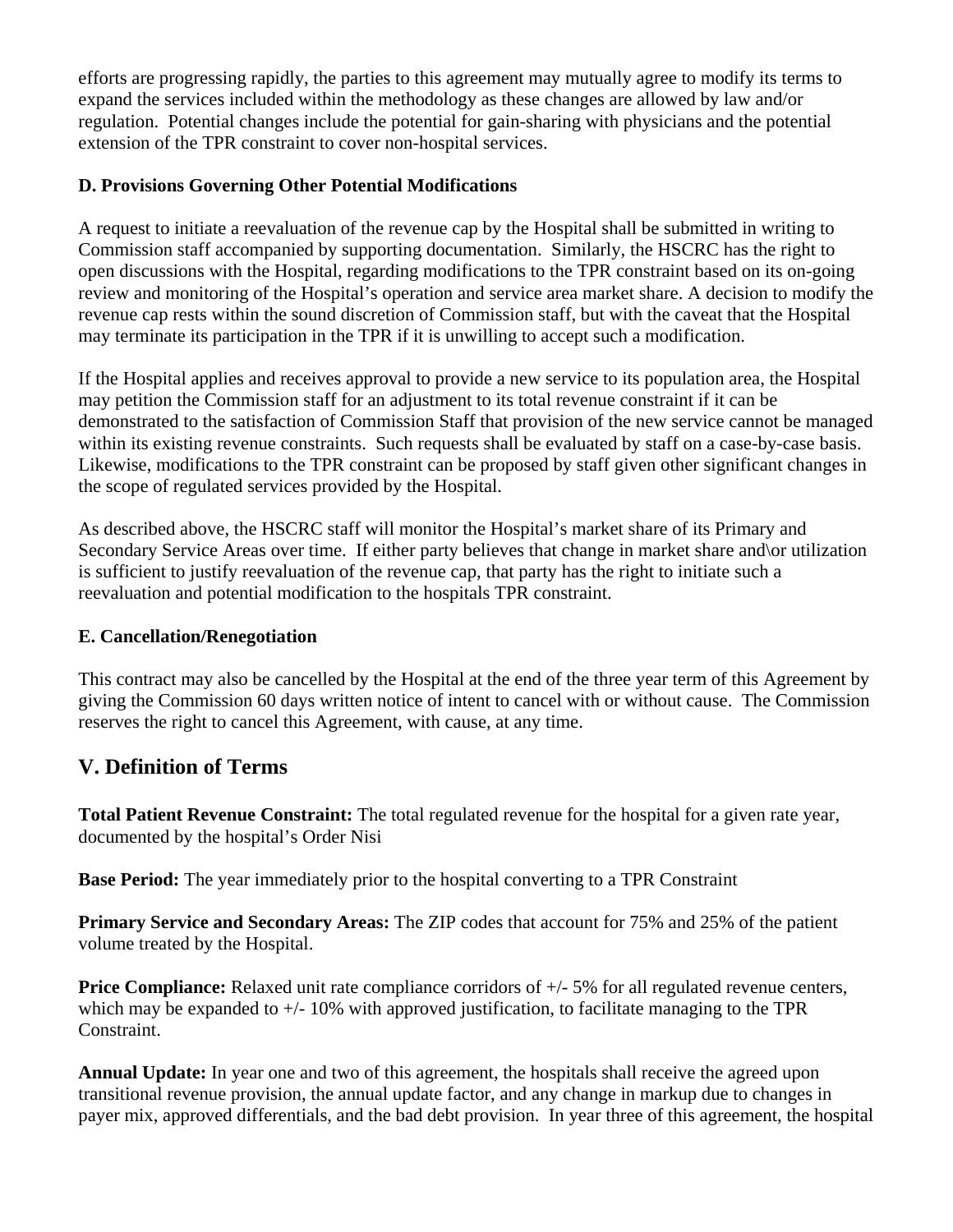shall receive the annual update factor, change in markup, and population adjustment calculated in accordance with the methodology detailed in Appendix A of this agreement.

**Cap Adjustments:** Annually, the regulated revenue constraint, the approved regulated revenue for the current rate year, is compared to the actual regulated revenue charged. Any amount in excess of the revenue constraint is a one-time reduction to the revenue constraint for the subsequent rate year. Similarly, any shortfall is a one-time addition to the revenue constraint for the subsequent rate year. Once these amounts are determined, any one-time adjustment in the prior year's regulated revenue are reversed, and the current year's one-time adjustments are applied to establish the new revenue constraint for the new rate year.

**Maryland Hospital Acquired Conditions Initiative:** The HSCRC's Hospital Acquired Condition ("HACs") measurement methodology that compares a hospital's risk-adjusted actual rate of HACs to an expected or predicted rate of HACs based on State-wide experience.

**Quality-Based Reimbursement:** The HSCRC's Pay-for-Performance (P4P) initiative that links hospital both relative and year-to-year performance on a list of 19 processes of care measures related to Acute Myocardial Infarction, Pneumonia, Heart Failure and Surgical Infection Prevention.

#### **Reasonableness of Charges Negative Scaling:**

**Maryland Hospital Preventable Readmissions Initiative:** A planned P4P initiative designed to link performance on risk adjusted rates of readmissions (based on a sub-set of all-cause readmissions – as defined by the 3M Health Information System's Potential Preventable Readmissions ("PPRs"). Population Adjustment:

In Witness whereof, the Parties have executed this Agreement and have this date caused their respective signatures to be affixed hereto:

| <b>Chief Executive Officer</b> |  |
|--------------------------------|--|
|                                |  |
|                                |  |
| <b>Executive Director</b>      |  |

Health Services Cost Review Commission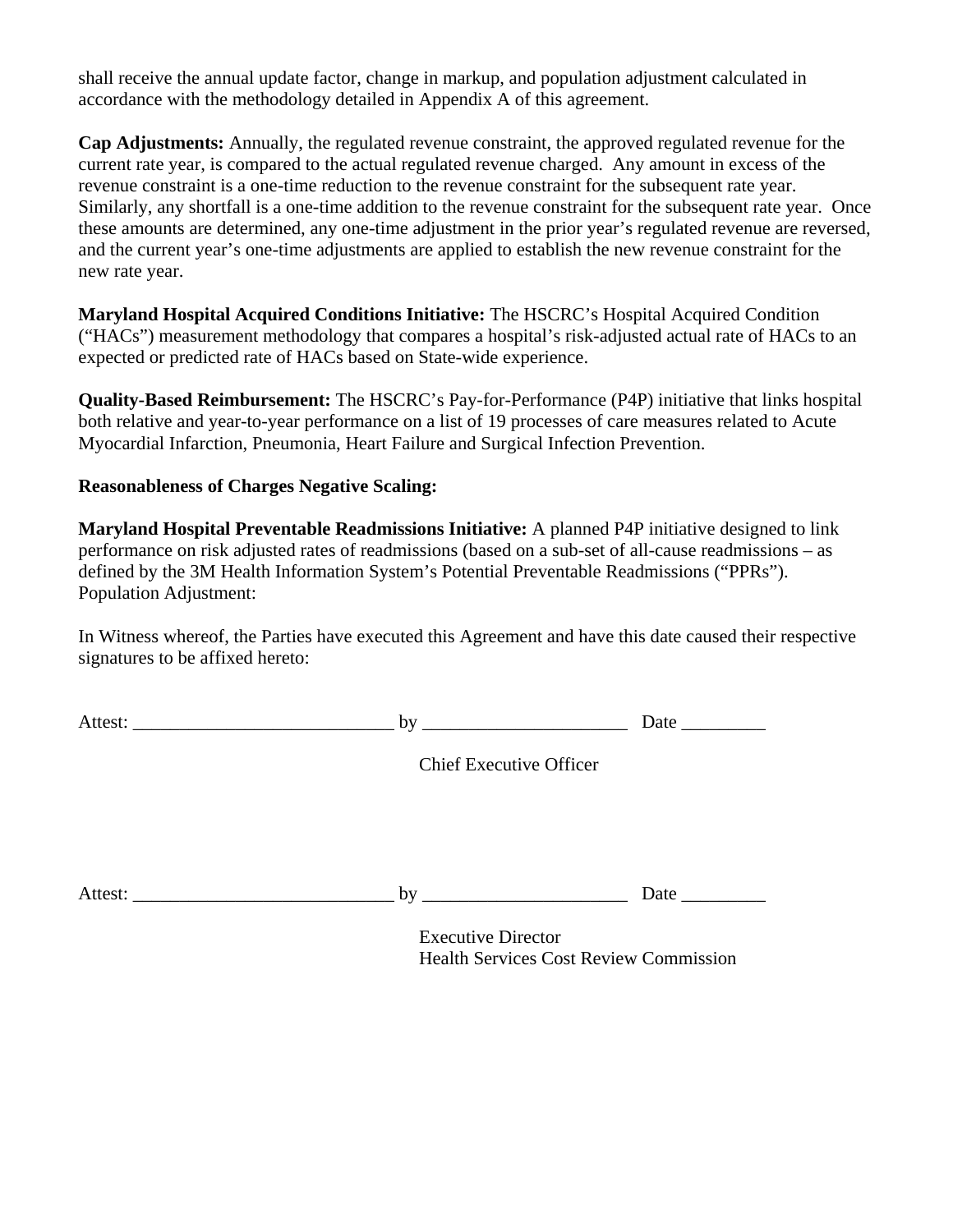#### Appendix A – Technical Addendum

#### 1 – Transitional Revenue Provision Terms:

In year one, Rate Year 2011 \_\_\_\_\_\_\_% in permanent revenue totaling \$0,000,000 shall be added to the revenue constraint

In year two, Rate Year 2012 \_\_\_\_\_\_\_ % in permanent revenue totaling \$0,000,000 shall be added to the revenue constraint

#### 2 – Population Adjustment:

The adjustment shall be calculated based on a weighted average of growth and aging of the population. The data source is \_\_\_\_\_\_\_\_\_\_\_\_\_\_\_\_\_ as published by \_\_\_\_\_\_\_\_\_\_\_\_\_\_\_. The base will be rate year 2010 and the current period will be rate year 2012.

(More hospital specific detail here)

#### 3 – Rate Year 2011 Revenue Constraint

| RY 2011 annual update newly approved permanent revenue |    |
|--------------------------------------------------------|----|
| TPR year one transition incentive ___% of \$___        | \$ |
| One-time adjustments (list all by name)                |    |
| NSP <sub>I</sub>                                       |    |
| NSP II                                                 | \$ |
|                                                        |    |
|                                                        |    |
|                                                        |    |
|                                                        |    |
|                                                        |    |
|                                                        |    |
|                                                        |    |

Rate Year 2011 Total TPR Revenue Constraint  $\sim$  \$ (Equal to total rate order revenue)

Other technical details shown here? (Can't think of anything at the moment)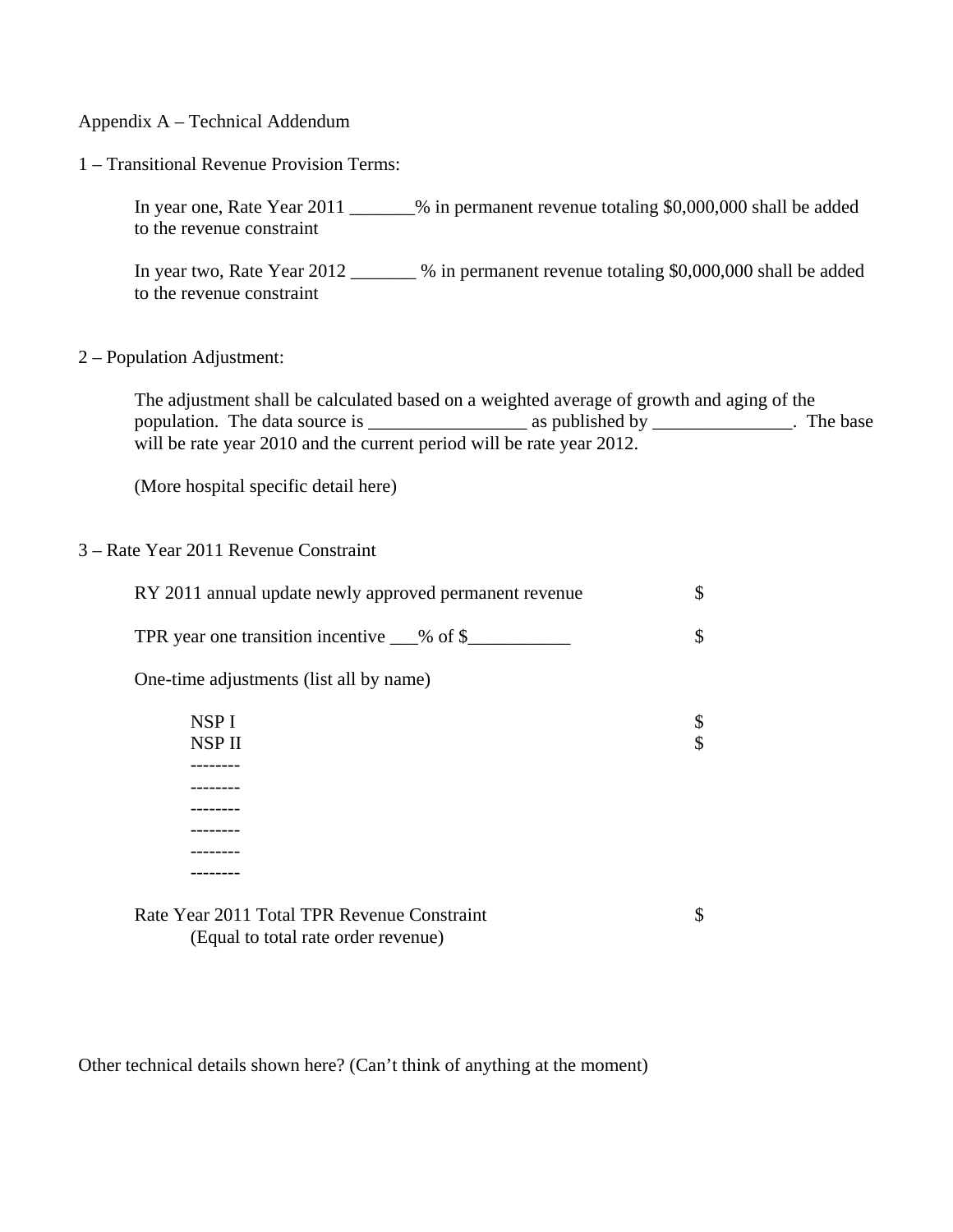Appendix B – Hospital Defined Primary and Secondary Service Areas by ZIP Code